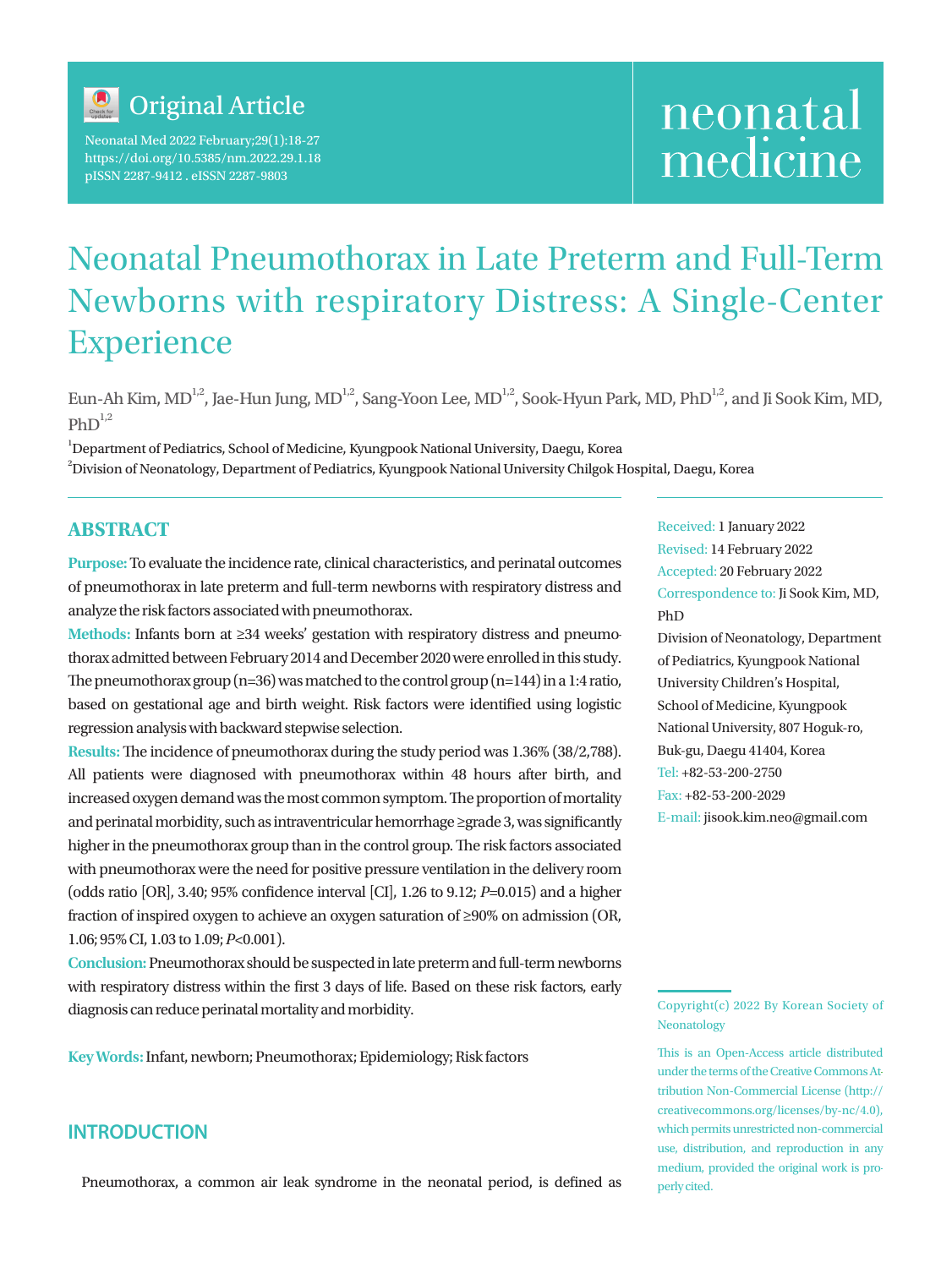abnormal air accumulation between the visceral and parietal pleura. It can increase intrathoracic pressure, resulting in partial or complete collapse of the lung on the affected side. The clinical manifestation of pneumothorax depends on the degree of collapse of the lung, which can impair pulmonary gas exchange and hemodynamic stability and may result in a life-threatening condition. Pneumothorax occurs more frequently in newborns than in any other age group, with an incidence rate of 1% to 2% in the general population and 6% to 7% in very low birth weight (VLBW) infants with a birth weight of less than  $1,500$  g<sup>1-</sup> 3). Moreover, symptomatic pneumothorax occurs in 0.08% of all

live births and 5% to 7% of VLBW infants<sup>4)</sup>.

Despite advances in neonatal intensive care, such as the use of antenatal steroids, surfactant replacement therapy, and lungprotective ventilator strategies, pneumothorax remains a common respiratory complication that contributes to an increase in perinatal morbidities, including intraventricular hemorrhage (IVH), bronchopulmonary dysplasia (BPD), and mortality, especially in preterm infants and critically ill newborns<sup>5-7)</sup>. Although prematurity and respiratory distress syndrome (RDS) have been considered important contributing factors associated with pneumothorax, pneumothorax frequently occurs in all newborns who have underlying lung disease or require either noninvasive or invasive mechanical ventilation $8,9)$ . Late preterm and term newborns with neonatal pneumothorax are usually asymptomatic, but patients with respiratory distress tend to be symptomatic, resulting in acute respiratory failure or life-threatening condition<sup>1)</sup>. Pneumothorax occurring in term infants with respiratory distress is also associated with increased morbidities and length of hospitalization $10$ <sup>10</sup>. Many previous studies on neonatal pneumothorax have focused on early preterm newborns; therefore, further studies on the epidemiology, clinical characteristics, and risk factors of pneumothorax in late preterm and full-term newborns are required.

This study aimed to evaluate the incidence of pneumothorax in late preterm and full-term newborns with respiratory distress and compare the clinical characteristics, perinatal morbidities, and mortality between late preterm and full-term newborns with and without pneumothorax during hospitalization. Moreover, we aimed to identify the risk factors associated with pneumothorax in late preterm and full-term newborns with respiratory distress.

## **MATERIALS AND METHODS**

#### **1. Study population and design**

We retrospectively reviewed the electronic medical charts of all newborns admitted to the neonatal intensive care unit (NICU) of Kyungpook National University Chilgok Hospital (KNUCH) between February 2014 and December 2020. This retrospective case-control study was approved by the Institutional Review Board of KNUCH, with a waiver of consent (2021-10-003).

Neonatal pneumothorax was defined as abnormal air accumulation between the visceral and parietal pleura within 28 days after birth or at 44 weeks of corrected gestational age (GA). Pneumothorax was classified as spontaneous/secondary, unilateral/bilateral, and tension/non-tension pneumothorax. Spontaneous pneumothorax was defined as pneumothorax that developed without apparent causes, including predisposing factors (intubation or positive pressure ventilation [PPV]) and underlying lung diseases, while secondary pneumothorax with traumatic injury to the pleura and underlying lung diseases $11$ . Underlying lung diseases included RDS, transient tachypnea of the newborn (TTN), meconium aspiration syndrome (MAS), congenital pneumonia, and congenital lung hypoplasia. Tension pneumothorax was defined as compromised cardiopulmonary function with a mediastinal shift in unilateral or diaphragmatic depression in bilateral pneumothora $x<sup>11</sup>$ . The treatment of neonatal pneumothorax in the NICU of KNUCH is as follows: (1) close observation with or without 100% supplemental oxygen administration, (2) needle aspiration, and (3) intercostal drainage (closed thoracostomy). Management strategies for neonatal pneumothorax depend on the hemodynamic stability of the infants. Newborns with asymptomatic pneumothorax or mild respiratory distress were closely observed with or without administration of 100% supplemental oxygen. If newborns had tension pneumothorax or aggravated cardiopulmonary symptoms, needle aspiration or intercostal drainage was performed immediately by experienced thoracic surgeons or neonatologists. The intercostal drainage was removed if the patient showed improvement in symptoms and signs of pneumothorax clinically and radiologically.

The inclusion criteria for the case group (pneumothorax group) were as follows: (1) infants with a GA of ≥34 weeks and admitted to the NICU due to respiratory distress and (2) infants diagnosed with pneumothorax on chest radiograph during hospitalization. Infants with life-threatening congenital malfor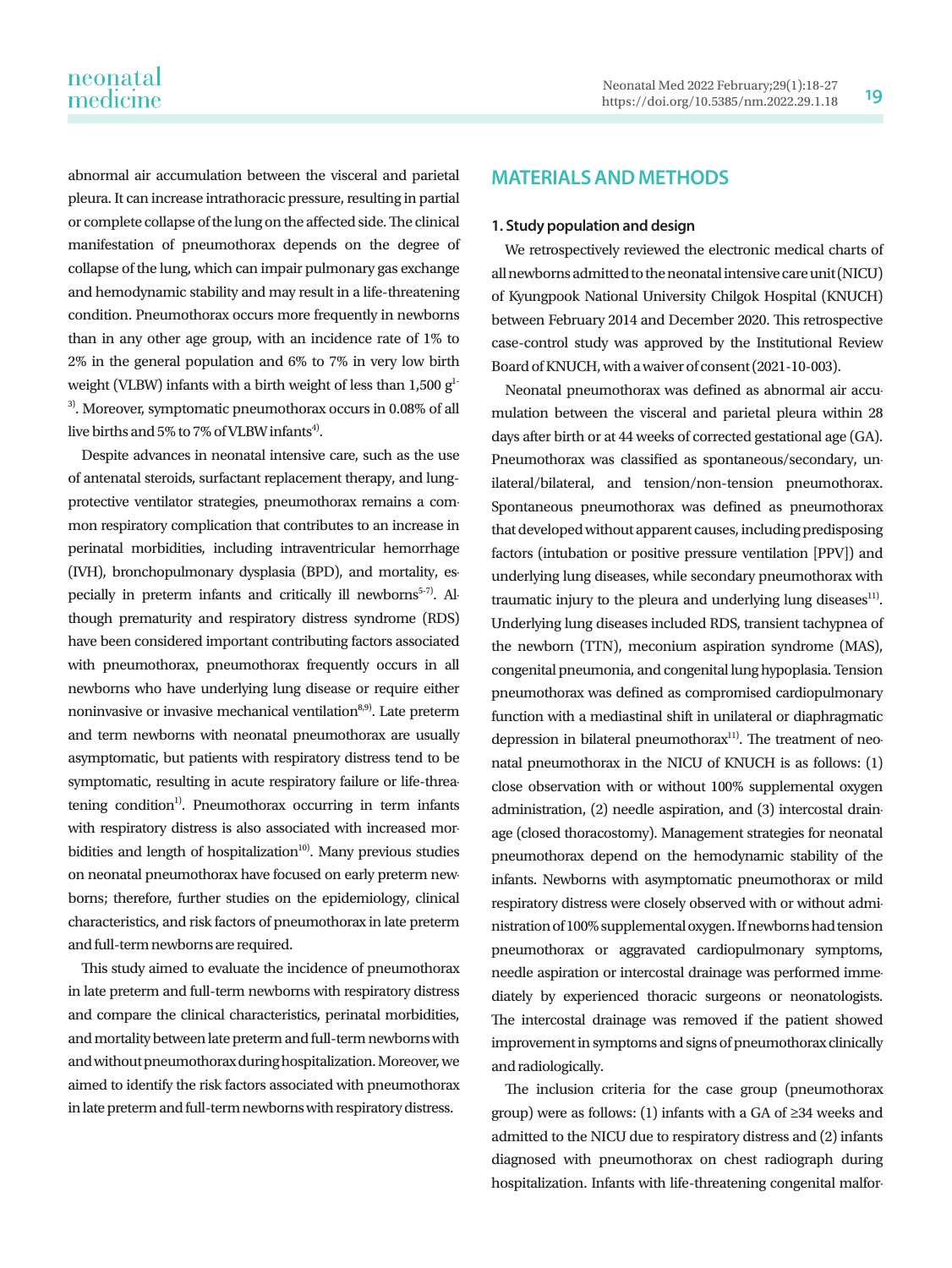mations were excluded from this study. Four controls matched for GA and birth weight were selected from infants with a GA of ≥34 weeks who were admitted to the NICU of KNUCH due to respiratory distress during the study period. We analyzed the incidence rate and described the clinical manifestations at the onset and management of the pneumothorax group. We compared demographic and clinical characteristics, resuscitation in the delivery room, respiratory support on admission, perinatal morbidities, and mortality between the pneumothorax and control groups. We also evaluated the risk factors associated with pneumothorax in newborns born with a GA ≥34 weeks and respiratory distress.

#### **2. Variables**

The demographic and clinical characteristics were as follows: GA based on the maternal last menstrual period, modified Ballard score, obstetric ultrasonography results, birth weight, Apgar score at 1 and 5 minutes, delivery mode, gender, small for gestational age (SGA), maternal premature rupture of membranes, oligohydramnios, pregnancy-induced hypertension, gestational diabetes mellitus, and the use of antenatal steroids<sup>12)</sup>. SGA is defined as a birth weight below the 10th percentile for GA<sup>13</sup>. Oligohydramnios refers to a decrease in amniotic fluid volume for GA, along with an amniotic fluid index <5  $cm<sup>14</sup>$ .

Data on resuscitation in the delivery room and respiratory support on admission were collected. Neonatal resuscitation in the delivery room included PPV, intubation, chest compression, and continuous positive airway pressure (CPAP) during transport to the NICU. Respiratory support on admission included a highflow nasal cannula (HFNC), nasal CPAP, mechanical ventilation, fraction of inspired oxygen (FiO<sub>2</sub>) to achieve an oxygen saturation  $(SPO<sub>2</sub>)$  of ≥90%, and surfactant administration.

The clinical features and respiratory support in infants with pneumothorax at diagnosis were as follows: onset time (hours after birth), symptoms, location (right and left), tension pneumothorax, respiratory support at onset (HFNC, nasal CPAP, mechanical ventilation, maximum positive expiratory end pressure [PEEP], maximum mean airway pressure [MAP], maximum FiO<sub>2</sub> to achieve an oxygen saturation of  $\geq 90\%$ ), management (close observation, 100% supplemental oxygen administration, needle aspiration, intercostal drainage), and underlying pulmonary diseases such as RDS, TTN, MAS, and congenital pneumonia.

The perinatal outcomes included IVH with a Papile classifi-

cation of ≥grade  $3^{15}$ , periventricular leukomalacia (PVL), moderate to severe BPD defined as the requirement of supplemental oxygen or positive pressure to maintain an oxygen saturation of ≥92% before discharge from the NICU or at 36 weeks of corrected GA<sup>16)</sup>, necrotizing enterocolitis ≥Bell's stage IIb<sup>17</sup>), sepsis-confirmed bacterial or fungal pathogens on blood culture, retinopathy of prematurity requiring treatment, duration of hospitalization, and death before discharge.

#### **3. Statistical analysis**

Continuous variables are presented as means and standard deviations, whereas categorical variables are presented as numbers and percentages (%). To compare the differences between the demographic clinical characteristics, resuscitation in the delivery room, respiratory support on admission, and perinatal outcomes between the two groups, Student's t-test and Mann-Whitney test were used for continuous variables, and the chisquare test and Fisher's exact test were used for categorical variables. Odds ratios (ORs) and 95% confidence intervals (CIs) were calculated using logistic regression analysis to evaluate risk factors associated with neonatal pneumothorax. Backward stepwise selection was conducted to adjust for confounders owing to the retrospective nature of the present study. All statistical analyses were performed using SPSS version 26 (IBM Co., Armonk, NY, USA), and a *P*<0.05 was considered statistically significant.

### **RESULTS**

## **1. Study population and the incidence of neonatal pneumothorax**

Between February 2014 and December 2020, 3,406 newborns were admitted to the NICU of KNUCH because of respiratory distress, and 2,788 had a GA of ≥34 weeks. Among infants with GA ≥34 weeks, 38 (1.4%) were diagnosed with pneumothorax, and 32 (1.1%) were diagnosed with symptomatic pneumothorax requiring intervention, such as high-concentration oxygen (FiO<sub>2</sub> 100%), needle aspiration, and intercostal drainage. Two infants who died within 24 hours of birth due to life-threatening congenital malformations were excluded. Finally, the present study included 36 infants (13 men and 23 women) with pneumothorax and 144 infants as the control group, which matched the GA and birth weight with pneumothorax cases.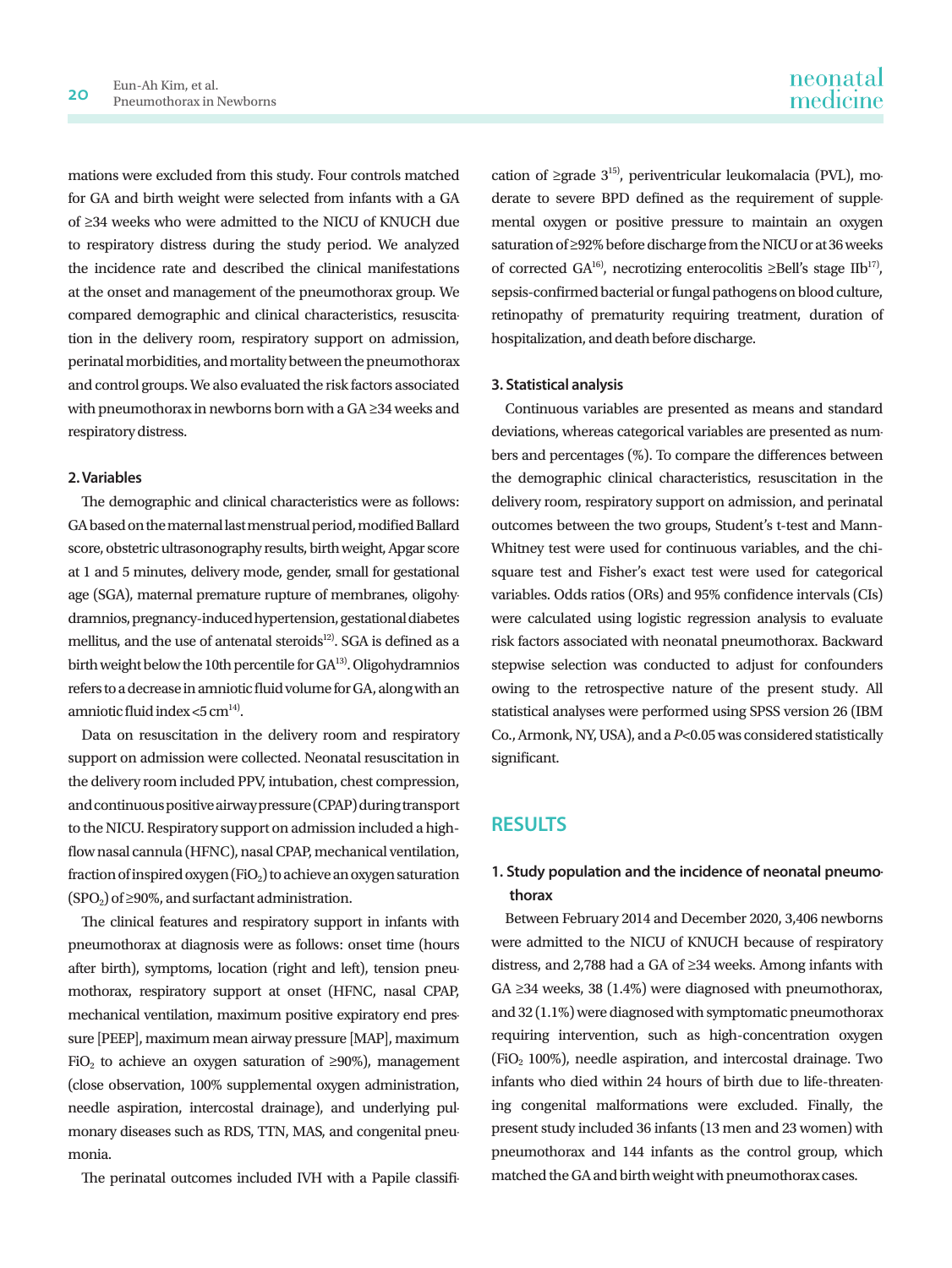**Table 1.** Demographic and Clinical Characteristics of the Study Groups

| <b>Characteristic</b>         | <b>Study</b><br>$(n=36)$                     | <b>Control</b><br>$(n=144)$             | <b>P-value</b> |
|-------------------------------|----------------------------------------------|-----------------------------------------|----------------|
| Gestational age (wk)          | $37.9 \pm 2.0$<br>$(34^{+2}-41^{+2})$        | $37.7 \pm 1.9$<br>$(34^{+2} - 40^{+6})$ | 0.875          |
| Birth weight $(g)$            | 3,050±587<br>$(1,740-4,020)$ $(2,080-4,100)$ | 3,024±477                               | 0.940          |
| Apgar score at 1 minute       | $7\pm3(0-9)$                                 | $7±1(4-10)$                             | 0.376          |
| Apgar score at 1 minute $<$ 7 | 4(15.4)                                      | 22(16.4)                                | 0.788          |
| Apgar score at 5 minutes      | $8±3(0-10)$                                  | $9±1(6-10)$                             | 0.947          |
| Apgar score at 5 minutes <7   | 4(11.1)                                      | 1(0.7)                                  | 0.006          |
| Cesarean section              | 25(69.4)                                     | 98(68.5)                                | 0.916          |
| Male sex                      | 11(30.6)                                     | 58 (40.3)                               | 0.340          |
| <b>SGA</b>                    | 4(11.1)                                      | 12(8.4)                                 | 0.145          |
| $ROM \ge 18$ hours            | 1(2.8)                                       | 3(2.1)                                  | 0.594          |
| Oligohydramnios               | 2(5.6)                                       | 3(2.1)                                  | 0.262          |
| <b>PIH</b>                    | 2(5.6)                                       | 10(6.9)                                 | 0.556          |
| <b>GDM</b>                    | 3(9.4)                                       | 33(22.3)                                | 0.142          |

Values are expressed as mean±standard deviation (minimum–maximum) or number (%).

Abbreviations: SGA, small for gestational age; ROM, rupture of membranes; PIH, pregnancy induced hypertension; GDM, gestational diabetes mellitus.

## **2. The demographic and clinical characteristics of the pneumothorax and control groups**

Table 1 shows a comparison of the demographic and clinical characteristics of the pneumothorax and control groups. The mean GA and birth weight of the pneumothorax group were 37.9±2.0 weeks and 3,060±587 g, which were not statistically different compared with the control group (37.7±1.9 weeks of GA and 3,024±477 g of birth weight). The proportion of Apgar scores at 5 minutes <7 in the pneumothorax group (4/36, 11.1%) was significantly higher than that in the control group (1/144, 0.7%). Other demographic and clinical characteristics were not significantly different between the pneumothorax and control groups.

## **3. The resuscitation in the delivery room and respiratory support on admission of the pneumothorax and control group**

Table 2 shows the data for resuscitation in the delivery room and respiratory support on admission in the pneumothorax and control groups. Cardiopulmonary resuscitation in the delivery room was more frequent in the pneumothorax group than in the

**Table 2.** Resuscitation in the Delivery Room and Respiratory Support on Admission in The Study Groups

| <u>18910 = Rougonanon in the Denver, Room and Rospharor, oupport on namiosion in the oral , Groups</u> |                             |                           |                |  |
|--------------------------------------------------------------------------------------------------------|-----------------------------|---------------------------|----------------|--|
| <b>Variable</b>                                                                                        | Study $(n=36)$              | Control $(n=144)$         | <b>P-value</b> |  |
| Delivery room                                                                                          |                             |                           |                |  |
| <b>PPV</b>                                                                                             | 15(41.7)                    | 23(16.1)                  | 0.001          |  |
| Intubation                                                                                             | 4(11.1)                     | 3(2.1)                    | 0.031          |  |
| Chest compression                                                                                      | 3(8.3)                      | $\bf{0}$                  | 0.008          |  |
| CPAP during the transport to NICU                                                                      | 1(2.8)                      | 3(2.1)                    | 0.596          |  |
| On admission                                                                                           |                             |                           |                |  |
| Respiratory support                                                                                    |                             |                           | < 0.001        |  |
| <b>HFNC</b>                                                                                            | 4(11.1)                     | 57(39.6)                  |                |  |
| <b>Nasal CPAP</b>                                                                                      | 14(38.9)                    | 62(43.1)                  |                |  |
| Mechanical ventilation                                                                                 | 18(50.0)                    | 18(12.5)                  |                |  |
| FiO <sub>2</sub> to achieve SPO <sub>2</sub> $\geq$ 90% (%)                                            | $49.5 \pm 30.0$ (21-100)    | $27.0 \pm 12.6(21 - 100)$ | < 0.001        |  |
| FiO <sub>2</sub> > 40 to achieve SPO <sub>2</sub> $\geq$ 90% (%)                                       | 19(52.8)                    | 20(14.4)                  | < 0.001        |  |
| Surfactant use                                                                                         | 14(38.9)                    | 13(9.0)                   | < 0.001        |  |
| During hospitalization                                                                                 |                             |                           |                |  |
| Maximum PEEP (cmH <sub>2</sub> O)                                                                      | $6.0\pm0.5(5.0-7.0)$        | $5.7\pm0.5(4.5-6.0)$      | 0.455          |  |
| Maximum MAP (cmH <sub>2</sub> O)                                                                       | $15.5 \pm 4.1 (9.5 - 25.0)$ | $15.4 \pm 2.3(12 - 20)$   | 0.458          |  |
| Maximum PIP (cmH <sub>2</sub> O)                                                                       | $19.8 \pm 3.1(14 - 25)$     | $17.5 \pm 2.3(15 - 23)$   | 0.034          |  |
| Maximum FiO <sub>2</sub> $(\%)$                                                                        | $85.4\pm26.6$ (35-100)      | $68.7\pm26.5(30-100)$     | < 0.001        |  |
| Duration of respiratory support (d)                                                                    | $10±10(1-54)$               | $7±5(0-30)$               | 0.048          |  |
|                                                                                                        |                             |                           |                |  |

Values are expressed as number (%) or mean±standard deviation (minimum–maximum).

Abbreviations: PPV, positive pressure ventilation; CPAP, continuous positive airway pressure; NICU, neonatal intensive care unit; HFNC, high flow nasal cannula; FiO<sub>2</sub>, fraction of inspired oxygen; SPO<sub>2</sub>, saturation of percutaneous oxygen; PEEP, positive expiratory end pressure; MAP, mean airway pressure; PIP, peak inspiratory pressure, FiO<sub>2</sub>, fraction of inspired oxygen.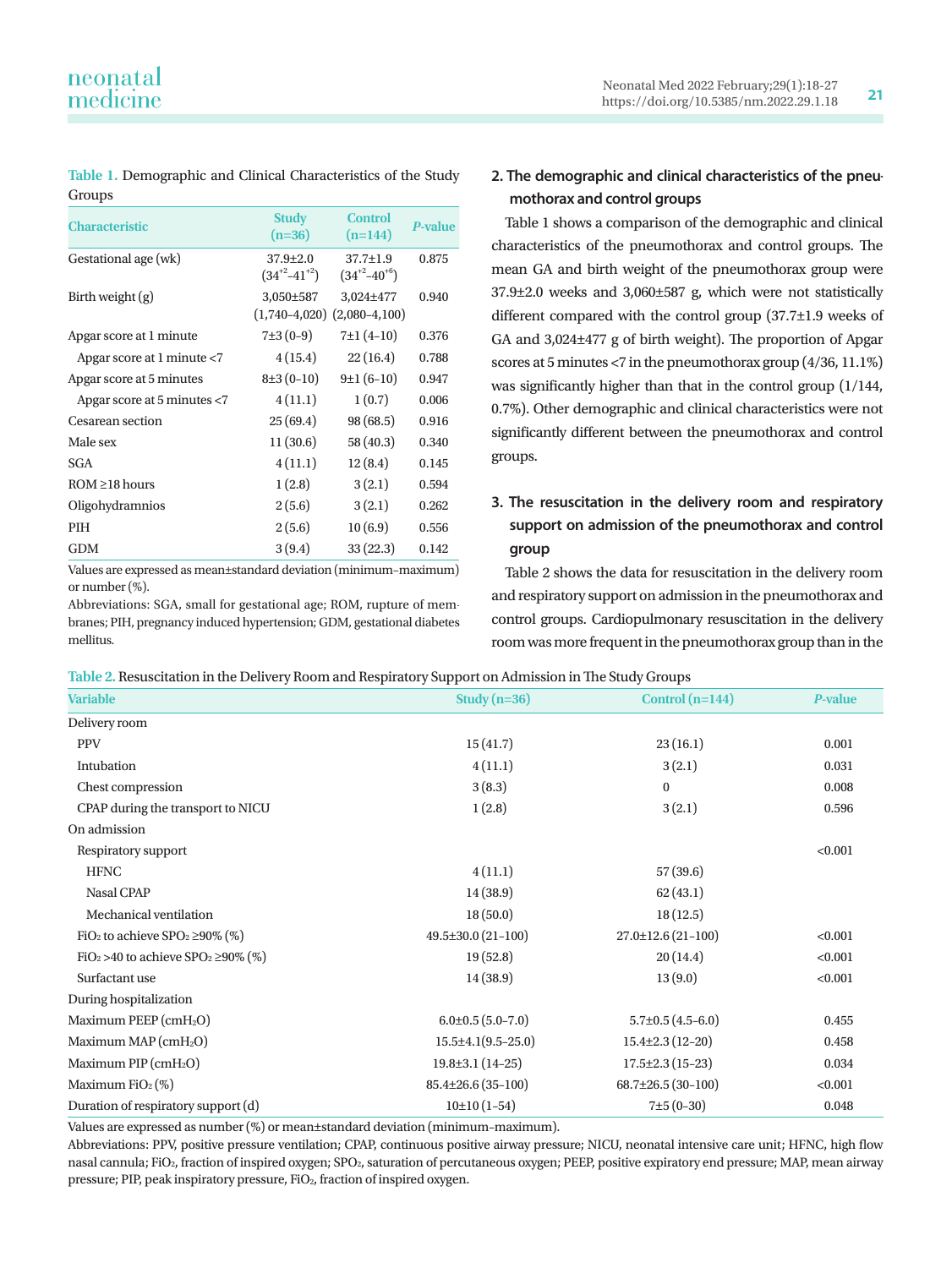control group; 15 (41.7%) and 23 (16.1%) infants received PPV in the pneumothorax and control groups, respectively (*P*=0.001); four (11.1%) and three (2.1%) infants received endotracheal intubation in the pneumothorax and control groups, respectively (*P*=0.041); and three (8.3%) and 0 (0.0%) infants underwent chest compression in the pneumothorax and control groups, respectively  $(P=0.035)$ .

A statistically significant difference in respiratory support on admission was observed between the pneumothorax and control groups. The majority of infants with pneumothorax (32/36, 88.9%) required respiratory support on admission with nasal CPAP (14/36, 38.9%) and mechanical ventilation (18/36, 50.0%), although only approximately half of the control group (80/144, 55.6%) required respiratory support with nasal CPAP (62/144, 43.1%) and mechanical ventilation (18/144, 12.5%).

| Table 3. The Clinical Features and Respiratory Support in Infants |
|-------------------------------------------------------------------|
| with Pneumothorax at Diagnosis                                    |

| <b>Variable</b>                          | Study $(n=36)$             |
|------------------------------------------|----------------------------|
| Onset time (hours after birth)           | $20.2 \pm 14.8$ (1.5-48.0) |
| Symptoms at diagnosis                    |                            |
| Tachypnea                                | 18(50.0)                   |
| Subcostal, intercostal retraction        | 6(16.7)                    |
| Increased oxygen need                    | 31(86.1)                   |
| Hypotension                              | 16(44.4)                   |
| Location                                 |                            |
| Right                                    | 23(63.9)                   |
| Left                                     | 9(25.0)                    |
| <b>Both</b>                              | 4(11.1)                    |
| Tension pneumothorax                     | 11(30.6)                   |
| Respiratory support at onset             |                            |
| <b>HFNC</b>                              | 5(13.9)                    |
| <b>Nasal CPAP</b>                        | 10(27.8)                   |
| Mechanical ventilation                   | 19(52.8)                   |
| Maximum PEEP, cmH2O                      | $6.5 \pm 1.2$              |
| Maximum MAP, cmH <sub>2</sub> O          | $11.8 + 4.2$               |
| Maximum FiO <sub>2</sub> , %             | $56.4 \pm 31.6$            |
| Treatment                                |                            |
| Close observation                        | 4(11.1)                    |
| High concentrated oxygen ( $FiO2100\%$ ) | 8(22.2)                    |
| Needle aspiration                        | 1(2.8)                     |
| Intercostal drainage (thoracostomy)      | 23 (63.9)                  |

Values are expressed as mean±standard deviation (minimum–maximum) or number (%).

Abbreviations: HFNC, high flow nasal cannula; CPAP, continuous positive airway pressure; PEEP, positive expiratory end pressure; MAP, mean airway pressure; FiO2, fraction of inspired oxygen.

The FiO<sub>2</sub> to achieve SPO<sub>2</sub> of  $\geq$ 90% of the pneumothorax group

(49.5%±30.0%) was significantly higher than that of the control group (27.0%±12.6%). The use of surfactants for RDS or MAS was more frequent in infants with pneumothorax than in those without pneumothorax (14/36 [38.9%] and 13/144 [2.0%] in the pneumothorax and control groups, respectively).

#### **4. The clinical characteristics at onset of pneumothorax**

Table 3 shows the clinical features and respiratory support data for the diagnosis of pneumothorax in newborns in the pneumothorax group. Thirty-six infants were diagnosed with pneumothorax presenting with respiratory distress symptoms (tachypnea, chest retraction, nasal flaring, cyanosis), hypercarbia, or increased supplemental oxygen concentration at a mean age of 20.2±14.8 hours of life. Among 34 (94.4%) infants who needed respiratory support at the onset of pneumothorax, 29 (80.6%) received CPAP (10/36, 27.8%) and mechanical ventilation. The mean maximum PEEP and MAP at the diagnosis of pneumothorax were 6.5±1.2 and 11.8±4.3 cmH<sub>2</sub>O, respectively. The mean FiO<sub>2</sub> to achieve an oxygen saturation of  $\geq 90\%$  at the diagnosis of pneumothorax was 55.8%±31.6%. Thirty-two (88.9 %) infants had unilateral pneumothorax (right, n=23; left, n=9), and four (11.1%) had bilateral pneumothorax. Eleven (30.6%) patients experienced hemodynamic instability such as hypotension, low blood oxygen levels, and shock; consequently, they were diagnosed with tension pneumothorax. Twenty-four patients (66.7%) required needle aspiration (1/36, 2.8%) and intercostal drainage (23/36, 63.9%).

### **5. The final diagnosis for respiratory distress and perinatal outcomes of the pneumothorax and control groups**

Table 4 shows a comparison of the final diagnosis and perinatal outcomes between the pneumothorax and control groups. A significant difference in underlying pulmonary diseases was observed between the pneumothorax and control groups. Infants who developed pneumothorax were predominantly diagnosed with spontaneous pneumothorax (30.6%), RDS (27.8%), and congenital pneumonia (16.7%); in contrast, three-quarters of the control group were diagnosed with TTN (76.4%).

In the comparison of perinatal outcomes, the incidence rate of grade ≥3 IVH ( $P=0.039$ ) was significantly higher in the pneumothorax group than in the control group. The incidence rate of secondary pulmonary hypertension was higher in the pneumothorax group than in the control group, but the difference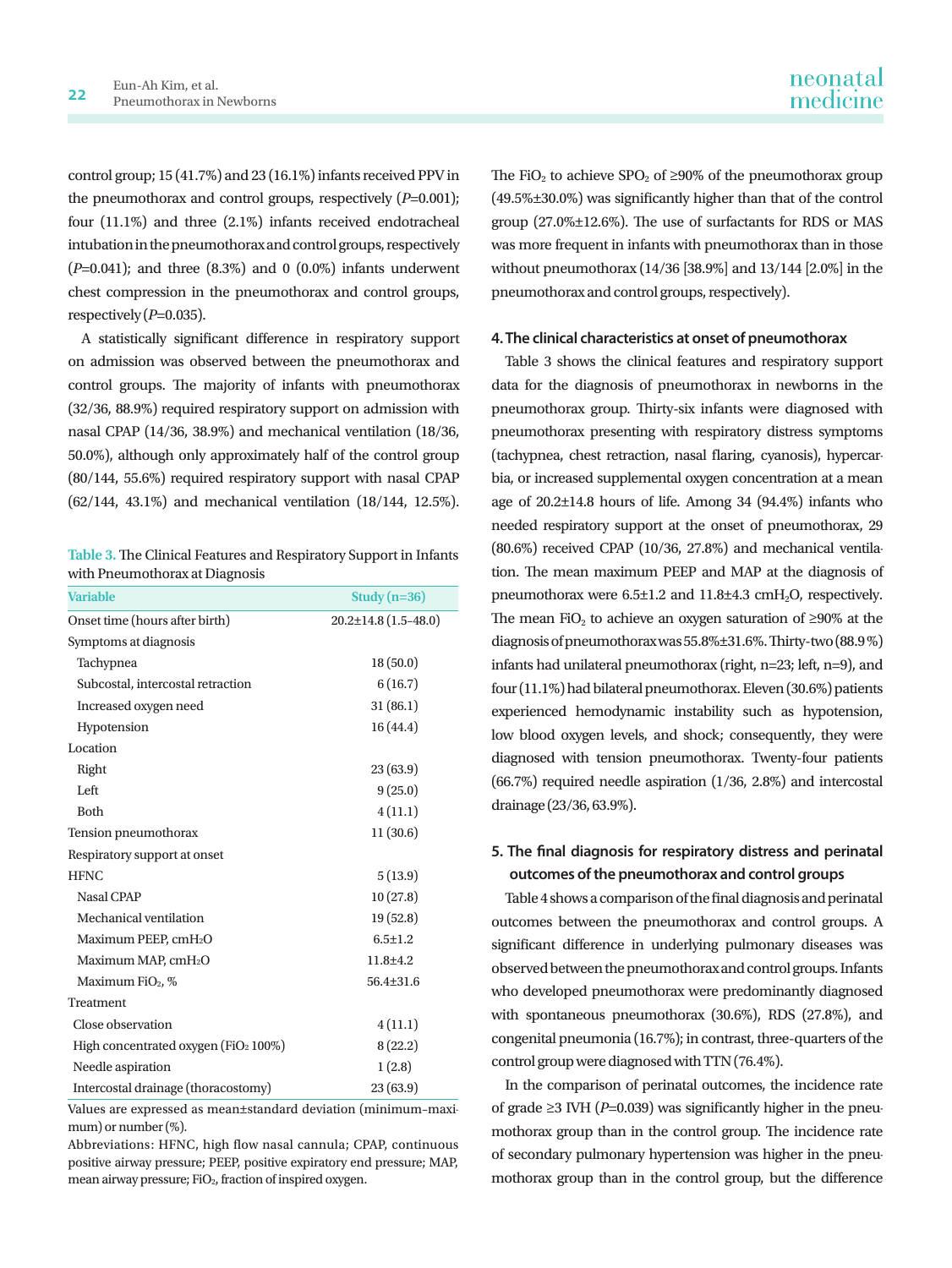**Table 4.** The Comparison of Perinatal Outcomes in Neonatal Intensive Care Unit between the Pneumothorax and Control Groups

| <b>Variable</b>                  | <b>Study</b><br>$(n=36)$       | <b>Control</b><br>$(n=144)$ | <b>P-value</b> |
|----------------------------------|--------------------------------|-----------------------------|----------------|
| Final diagnosis                  |                                |                             |                |
| <b>RDS</b>                       | 10(27.8)                       | 12(8.4)                     | 0.004          |
| <b>TTN</b>                       | 4(11.1)                        | 110(76.4)                   | < 0.001        |
| <b>MAS</b>                       | 5(13.9)                        | 10(7.0)                     | 0.187          |
| Congenital pneumonia             | 6(16.7)                        | 8(5.6)                      | 0.038          |
| Perinatal depression or asphyxia | 6(16.7)                        | 4(9.0)                      | 0.387          |
| Spontaneous pneumothorax         | 11(30.6)                       | $\Omega$                    |                |
| Cardiac anomaly                  | 2(5.7)                         | 1(0.7)                      | 0.099          |
| Perinatal outcomes               |                                |                             |                |
| IVH $\geq$ grade 3               | 2(5.6)                         | $\mathbf{0}$                | 0.039          |
| PVL (image confirmed)            | 2(5.6)                         | 3(2.1)                      | 0.585          |
| Moderate to severe BPD           | $\Omega$                       | $\Omega$                    |                |
| Pulmonary hypertension           | 4(11.1)                        | 5(3.5)                      | 0.080          |
| $NEC \geq stage 2a$              | $\mathbf{0}$                   | $\Omega$                    |                |
| Culture-proven sepsis            | 1(2.8)                         | 4(2.8)                      | 0.585          |
| ROP requiring treatment          | $\mathbf{0}$                   | $\Omega$                    |                |
| Duration of hospitalization (d)  | $17\pm13(1-67)$ $14\pm8(1-62)$ |                             | 0.280          |
| Death                            | 6(16.7)                        | $\mathbf{0}$                | < 0.001        |

Values are expressed as number (%) or mean±standard deviation (minimum, maximum).

Abbreviations: RDS, respiratory distress syndrome of newborn; TTN, transient tachypnea of the newborn; MAS, meconium aspiration syndrome; IVH, intraventricular hemorrhage; PVL, periventricular leukomalacia; BPD, bronchopulmonary dysplasia; NEC, necrotizing enterocolitis; ROP; retinopathy of prematurity.

was not statistically significant (*P*=0.080). Other morbidities, including PVL, moderate to severe BPD, and culture-proven sepsis, were not significantly different between the pneumothorax and control groups. The duration of hospitalization was also not significantly different between the pneumothorax and control groups. Infants with pneumothorax had a significantly higher mortality rate than those in the control group (*P*<0.001); six infants in the pneumothorax group died during the study period.

### **6. The risk factors associated with pneumothorax in late preterm and full-term infants with respiratory distress**

Table 5 shows the results of logistic regression with backward selection, which was conducted to determine the risk factors associated with neonatal pneumothorax. The need for PPV during resuscitation in the delivery room was significantly associated with neonatal pneumothorax (OR, 3.40, 95% CI, 1.26 to 9.12; *P*=0.015). However, the need for intubation was

**Table 5.** The Risk Factors Associated with Neonatal Pneumothorax in Late Preterm and Full-Term Infants with Respiratory Distress

| <b>Variable</b>                                         | <b>OR</b> | 95% CI         | P-value |
|---------------------------------------------------------|-----------|----------------|---------|
| Male sex                                                | 0.40      | $0.14 - 1.14$  | 0.087   |
| <b>Maternal PIH</b>                                     | 0.16      | $0.01 - 1.68$  | 0.126   |
| At the delivery room                                    |           |                |         |
| <b>PPV</b>                                              | 3.40      | 1.26-9.12      | 0.015   |
| Intubation                                              | 2.58      | $0.27 - 24.39$ | 0.407   |
| On admission                                            |           |                |         |
| FiO <sub>2</sub> to achieve $\geq$ SpO <sub>2</sub> 90% | 1.06      | $1.03 - 1.09$  | < 0.001 |

Abbreviations: OR, odds ratio; CI, confidence interval; PIH, pregnancy induced hypertension; PPV, positive pressure ventilation; FiO<sub>2</sub>, fraction of inspired oxygen; SpO2, saturation of percutaneous oxygen.

not significantly associated with neonatal pneumothorax (OR, 2.58; 95% CI, 0.27 to 24.39; *P*=0.407). A high requirement of FiO<sub>2</sub> to achieve an SPO<sub>2</sub> of  $\geq$ 90% on admission was significantly associated with neonatal pneumothorax (OR, 1.06; 95% CI, 1.03 to 1.09; *P*<0.001).

## **DISCUSSION**

This study aimed to compare the epidemiologic and clinical characteristics and perinatal outcomes between newborns with and without pneumothorax among late preterm and full-term newborns with respiratory distress on admission and determine the risk factors associated with neonatal pneumothorax. No significant differences in epidemiologic characteristics were observed except for the proportion of Apgar score at 5 minutes <7, but statistically significant differences in relation to the need for advanced neonatal resuscitation at birth and respiratory support on admission were observed between the pneumothorax and control groups. As expected, significantly higher rates of IVH (grade ≥3) and death during hospitalization were observed in infants with pneumothorax than in those in the control group. Based on the findings of this study, the use of PPV in the delivery room and a higher requirement of FiO<sub>2</sub> to achieve an SPO<sub>2</sub> ≥90% on admission were associated with neonatal pneumothorax in late preterm and full-term infants with respiratory distress.

The incidence rate of neonatal pneumothorax is 0.5% to 1% in the total population of live births $18$ <sup>18</sup>. A higher incidence rate of pneumothorax has been observed in critically ill newborns admitted to the NICU, and the incidence rate has been reported to vary from 1.5% to 13.5%<sup>18-20)</sup>. In the present study, the overall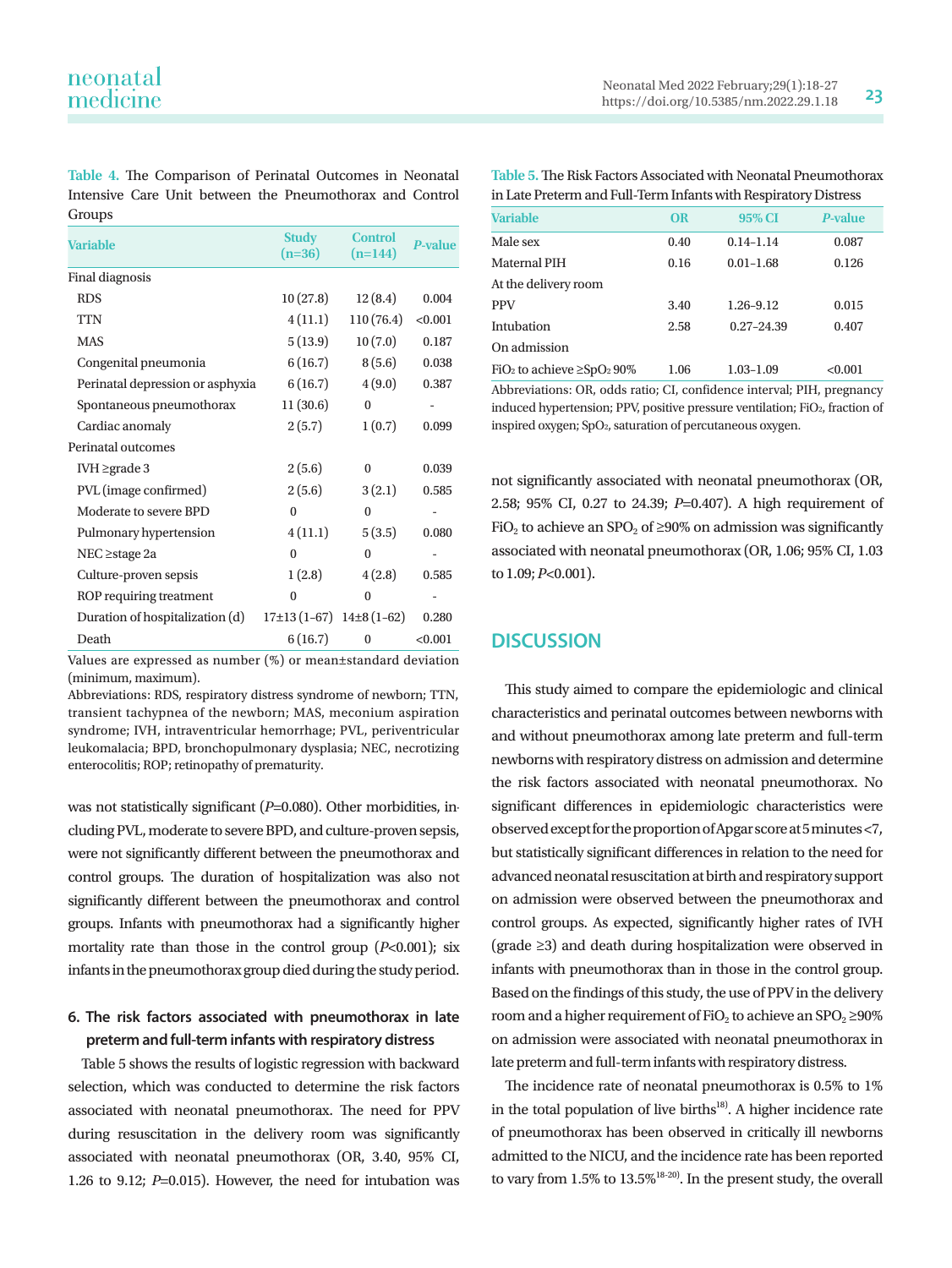incidence rate of neonatal pneumothorax was 1.36%, which was relatively low compared with that reported in previous studies. The incidence of neonatal pneumothorax is known to be associated with GA and birth weight, the proportion of elective cesarean section, and the severity of concurrent pulmonary disease<sup>2,21-23</sup>). Based on these findings, the differences in the incidence rates can be attributed to disparities in epidemiologic characteristics, severity of underlying lung disease in the study population, and institutional variation in ventilator strategies.

In the present study, late preterm and full-term newborns who developed pneumothorax needed advanced neonatal resuscitation, including PPV, intubation, and chest compression in the delivery room, as well as respiratory support on admission, such as nasal CPAP, mechanical ventilation, relatively high  $FiO<sub>2</sub>$ to achieve an SPO<sub>2</sub> of  $\geq$ 90%, and the use of surfactants, more than those without pneumothorax. These results were consistent with the findings of previous studies. A retrospective populationbased descriptive study conducted in Sweden documented that 80% of term neonates with pneumothorax required PPV and/ or endotracheal intubation at birth, as well as noninvasive and invasive respiratory support on admission<sup>24)</sup>. A cohort study in Denmark also reported that nearly all newborns received nasal CPAP or an invasive mechanical ventilator prior to the onset of pneumothorax $22$ ). Indeed, the final diagnosis of respiratory distress was significantly different between the pneumothorax and control groups in this study. Newborns with pneumothorax are commonly diagnosed with RDS and congenital pneumonia, and more than three-quarters of infants without pneumothorax are confirmed to have TTN. Previous studies have also described that RDS, MAS, and congenital pneumonia were more common in infants with pneumothorax than in those without pneumothorax24,25). Some newborns with pneumothorax were diagnosed with TTN, but most cases of pneumothorax that occurred were asymptomatic and spontaneously resolved without treatment such as needle aspiration and intercostal drainage<sup>22)</sup>. These findings suggest that late preterm and full-term infants who developed pneumothorax after birth were more likely to experience failure to cardiopulmonary transition from intra-uterine to extrauterine environment and have serious underlying pulmonary disorders, including RDS, congenital pneumonia, or systemic conditions, including perinatal asphyxia, than those without pneumothorax.

Neonatal pneumothorax usually occurs within the first 3 days of birth in late preterm and term newborns<sup>22,26)</sup>. Similarly,

in the present study, all patients developed pneumothorax within the first 48 hours of life, with a mean onset time of 20.2 hours of life. These results were earlier than the onset time in early preterm infants born at <32 weeks of  $GA^{2,27}$ . It has been suggested that pneumothorax in late-preterm and full-term newborns is mainly related to mechanical injuries of the lungs caused by trans-pulmonary pressure to maintain sufficient functional residual capacity at the initiation of breathing. In the first few minutes of life, the trans-pulmonary pressures averaged 40 cmH2O, and occasional pressures as high as 100 cmH2O were applied to the neonatal  $\text{lung}^{28}$ . The clinical presentation of neonatal pneumothorax is nonspecific. In the present study, more than three-quarters of the patients had increased oxygen demand to maintain appropriate saturation, and half of the patients had tachypnea before being diagnosed with pneumothorax. In accordance with the results of the present study, a retrospective population-based descriptive study conducted in Orebro County reported that the common clinical presentations of neonatal pneumothorax were tachypnea (77%) and cyanosis  $(56\%)^{24}$ . However, these respiratory symptoms and signs cannot be distinguished from those of other neonatal pulmonary diseases including RDS and TTN. Therefore, careful attention should be paid to the development of pneumothorax in late preterm and full-term infants within the first 3 days of life, and appropriate examinations, including chest radiography or lung ultrasound, should be performed immediately if respiratory symptoms worsen, such as aggravated tachypnea and increased oxygen demand.

Neonatal pneumothorax is associated with increased perinatal morbidities. In the present study, infants who developed pneumothorax had significantly higher rates of severe IVH. Few studies have reported that neonatal pneumothorax is significantly associated with IVH and persistent pulmonary hypertension of the newborn (PPHN)<sup>4,29)</sup>. These comorbidities were found to contribute to increased mortality in newborns with pneumothorax. Significantly higher mortality rates were observed in newborns who developed pneumothorax than in those without pneumothorax, in which mortality rates of neonatal pneumothorax have been reported to be between 16% and 65%<sup>22,29-31)</sup>. In the present study, the mortality rate of the pneumothorax group was 16.7% (6/36), which was statistically significant compared to that of the control group. However, the most common immediate cause of death was not pneumothorax but underlying pulmonary disease or concomitant neonatal morbidities<sup>22,29-31</sup>). The deaths of the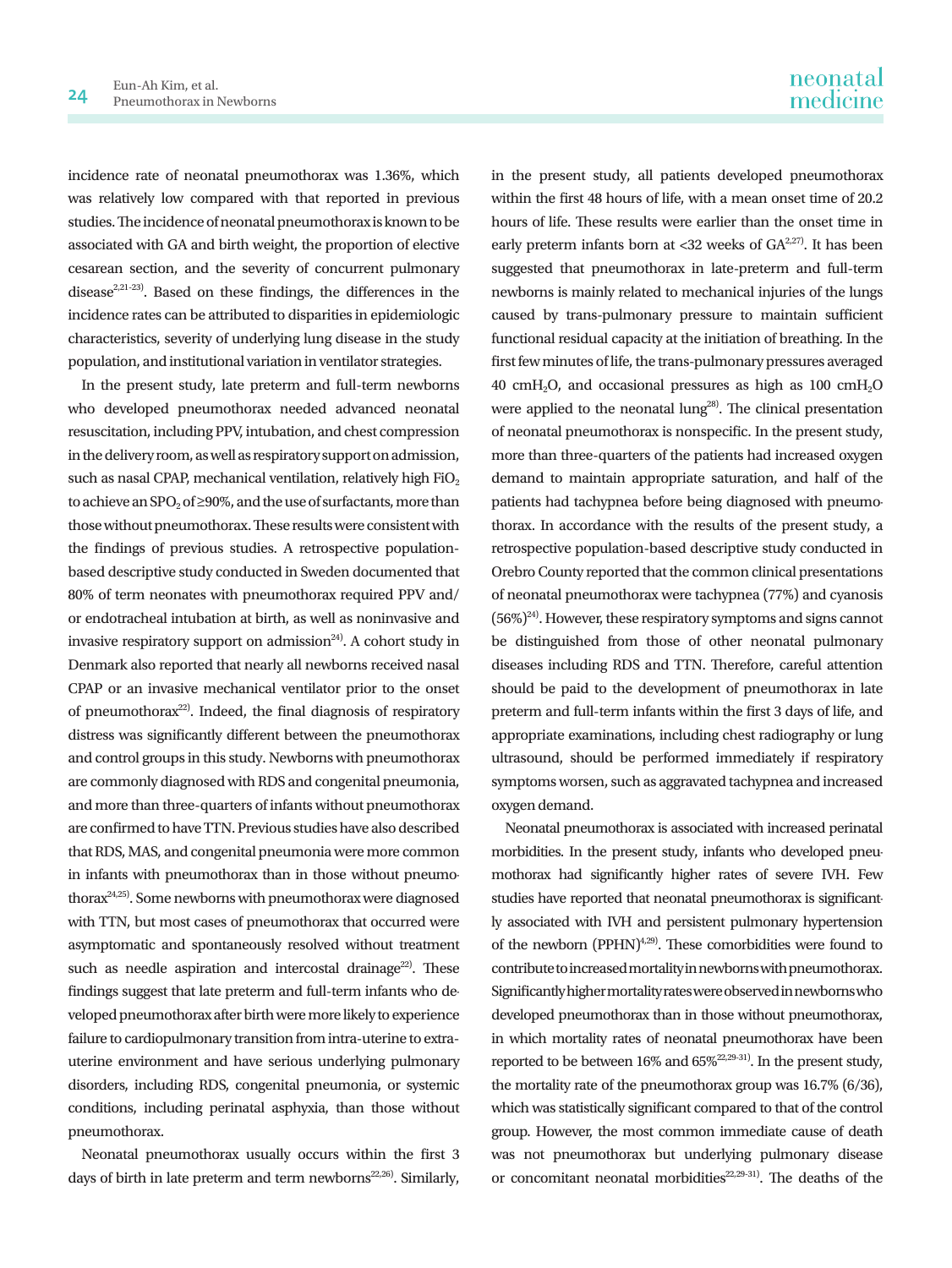pneumothorax group in the present study were directly caused by unresponsive PPHN in three cases, severe IVH in two cases, and multi-organ dysfunction related to severe perinatal asphyxia in one case. Therefore, proper management of underlying pulmonary diseases and concomitant morbidities associated with pneumothorax is important to reduce mortality in infants with pneumothorax.

For early detection of neonatal pneumothorax, it is necessary to determine the risk factors associated with pneumothorax and identify high-risk groups. Zanardo et al. $23)$  found that elective cesarean section before 39 weeks of GA resulted in an increase in the incidence of neonatal pneumothorax. Many previous studies have focused on respiratory support, especially pressure support, during resuscitation or before the diagnosis of pneumothorax. A Canadian retrospective cohort study and a Japanese study showed that CPAP use during neonatal resuscitation was a risk factor for pneumothorax in late preterm and full-term neonates<sup>2,32)</sup>. A study on the birth cohort of the Parkland Health and Hospital System showed that the incidence rates of pneumothorax significantly increased in early full-term neonates after the introduction of CPAP in the neonatal resuscitation program $^{33}$ . The high maximum peak inspiratory pressure during the 24 hours before the detection of pneumothorax and clinical procedures, including suction procedures and reintubation, have also been associated with the occurrence of pneumothorax<sup>29,31,34,35</sup>). The present study found that the need for PPV in the delivery room and high  $FiO<sub>2</sub>$  on admission were associated with neonatal pneumothorax with an OR of 3.40 (95% CI, 1.26 to 9.12; *P*=0.015) and 1.06 (95% CI, 1.03 to 1.09; *P*<0.001). Overall, these findings suggest that underlying lung disease with low compliance and interventions applying additional pressure above the average transpulmonary pressure during respiratory transition and damage to the airways and lungs caused by invasive procedures during the first few days of life were considered important risk factors associated with pneumothorax in late preterm and full-term newborns with respiratory distress. Based on these findings, continuous monitoring of respiratory distress and follow-up chest radiography after birth are thought to help detect pneumothorax early in late preterm and term infants, who require advanced neonatal resuscitation (PPV, intubation, and chest compression) and relatively high oxygen concentration to achieve an SPO<sub>2</sub> of  $\geq$ 90%. However, the findings of some studies on the risk factors affecting the development of pneumothorax in late preterm and full-term newborns are still inconsistent. Further large-scale and well-designed studies

on the risk factors associated with neonatal pneumothorax are needed.

However, the present study has some limitations. First, this study had a retrospective design that depended on chart reviews, and the number of study populations was small because the present study was conducted in a single center. Second, chest radiography is not routinely performed in newborns without symptoms or signs of respiratory distress. The actual incidence of neonatal pneumothorax could have been underestimated due to the missing diagnosis of asymptomatic neonatal pneumothorax. Third, potential confounders included variations in neonatal resuscitation programs in the delivery room between inborn and out-born infants and insufficient data on the maternal or prenatal characteristics of out-born infants.

In conclusion, pneumothorax frequently develops in late preterm and full-term newborns with respiratory distress and is associated with high mortality and morbidity. Therefore, late preterm and full-term newborns with respiratory distress, especially those who required PPV to initiate breathing at birth and had relatively high oxygen concentrations to maintain appropriate oxygen saturation, should be meticulously followed up to monitor their respiratory conditions during their first 3 days of life. Furthermore, additional well-designed, prospective, controlled studies are needed to better predict and detect early neonatal pneumothorax in late preterm and full-term newborns with respiratory distress.

### **ARTICLE INFORMATION**

#### **Ethical statement**

The institutional Review Board of the Kyungpook National University Chilgok Hospital approved the study (IRB No. 2021- 10-003). Informed written consent was waived due to the retrospective design of the study.

#### **Conflicts of interest**

No potential conflict of interest relevant to this article was reported.

#### **Author contributions**

Conception and design: J.S.K.

Acquisition, analysis, or interpretation of data: E.A.K., J.H.J., S.Y.L., J.S.K.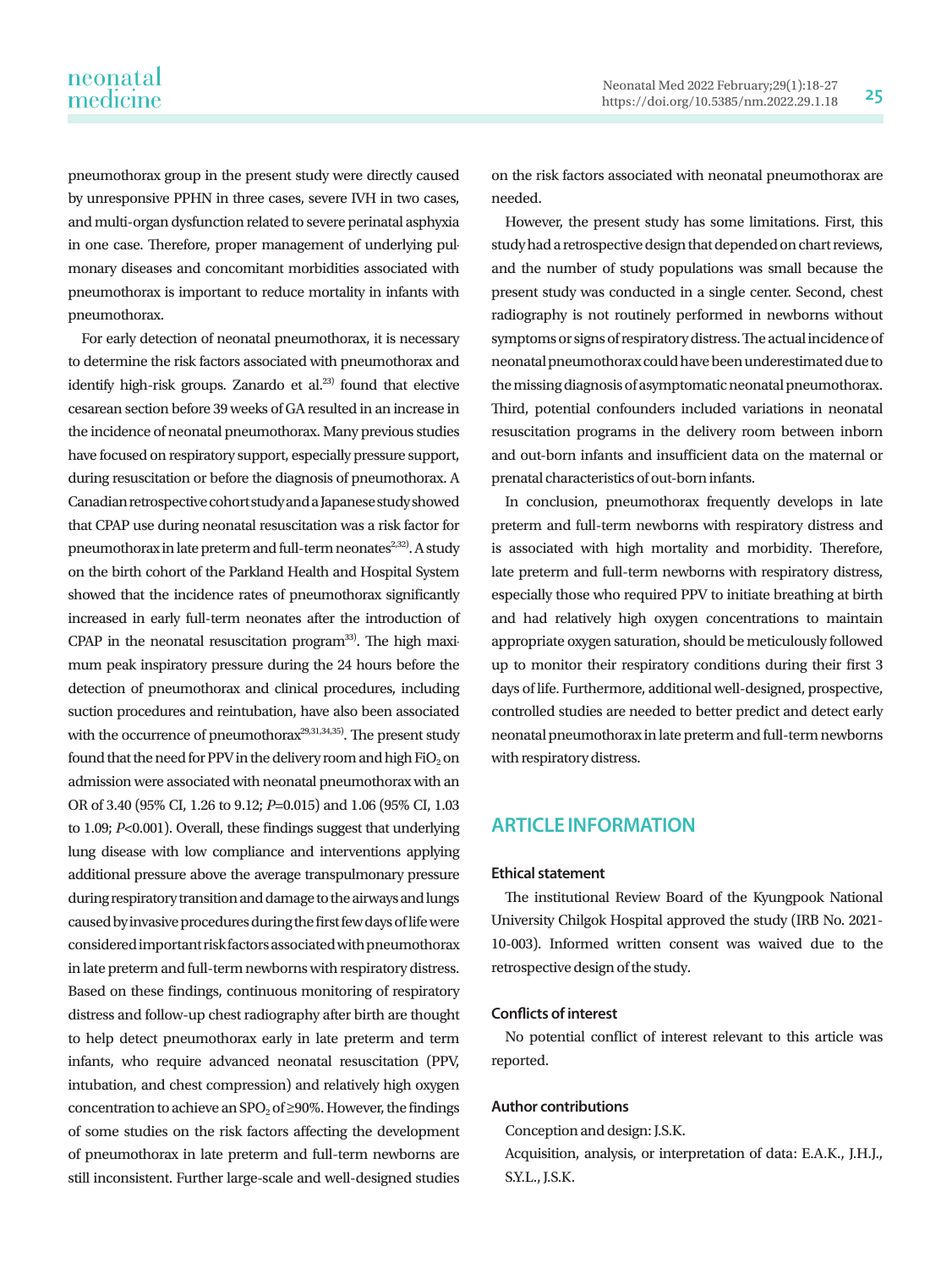Drafting the work or revising: E.A.K., J.S.K.

Final approval of the manuscript: All authors read and approved the final manuscript.

#### **ORCID**

Eun-Ah Kim https://orcid.org/0000-0003-0788-8834 Jae-Hun Jung https://orcid.org/0000-0002-4980-0872 Sang-Yoon Lee https://orcid.org/0000-0003-2595-505X Sook-Hyun Park https://orcid.org/0000-0002-4782-1127 Ji Sook Kim https://orcid.org/0000-0002-0100-5845

#### **Funding**

None

#### **Acknowledgments**

None

## **REFERENCES**

- 1. Smith J, Schumacher RE, Donn SM, Sarkar S. Clinical course of symptomatic spontaneous pneumothorax in term and late preterm newborns: report from a large cohort. Am J Perinatol 2011;28:163-8.
- 2. Duong HH, Mirea L, Shah PS, Yang J, Lee SK, Sankaran K. Pneumothorax in neonates: trends, predictors and outcomes. J Neonatal Perinatal Med 2014;7:29-38.
- 3. Kitsommart R, Martins B, Bottino MN, Sant'Anna GM. Expectant management of pneumothorax in preterm infants receiving assisted ventilation: report of 4 cases and review of the literature. Respir Care 2012;57:789-93.
- 4. Trevisanuto D, Doglioni N, Ferrarese P, Vedovato S, Cosmi E, Zanardo V. Neonatal pneumothorax: comparison between neonatal transfers and inborn infants. J Perinat Med 2005;33: 449-54.
- 5. Hill A, Perlman JM, Volpe JJ. Relationship of pneumothorax to occurrence of intraventricular hemorrhage in the premature newborn. Pediatrics 1982;69:144-9.
- 6. Landry JS, Menzies D. Occurrence and severity of bronchopulmonary dysplasia and respiratory distress syndrome after a preterm birth. Paediatr Child Health 2011;16:399-403.
- 7. Ozer EA, Ergin AY, Sutcuoglu S, Ozturk C, Yurtseven A. Is pneumothorax size on chest x-ray a predictor of neonatal mortality? Iran J Pediatr 2013;23:541-5.
- 8. El-Masry H, Aladawy MA, Sayed Younis MM, Mahmoud DH. Risk factors for pneumothorax in ventilated neonates admitted to neonatal intensive care unit (NICU). Ann Neonatol J

2021;3:70-87.

- 9. Terzic S, Heljic S, Panic J, Sadikovic M, Maksic H. Pneumothorax in premature infants with respiratory distress syndrome: focus on risk factors. J Pediatr Neonatal Individ Med 2016;5:e050124.
- 10. Girard I, Sommer C, Dahan S, Mitanchez D, Morville P. Risk factors for developing pneumothorax in full-term neonates with respiratory distress. Arch Pediatr 2012;19:368-73.
- 11. Zarogoulidis P, Kioumis I, Pitsiou G, Porpodis K, Lampaki S, Papaiwannou A, et al. Pneumothorax: from definition to diagnosis and treatment. J Thorac Dis 2014;6(Suppl 4):S372-6.
- 12. Lee AC, Panchal P, Folger L, Whelan H, Whelan R, Rosner B, et al. Diagnostic accuracy of neonatal assessment for gestational age determination: a systematic review. Pediatrics 2017;140: e20171423.
- 13. Schlaudecker EP, Munoz FM, Bardaji A, Boghossian NS, Khalil A, Mousa H, et al. Small for gestational age: case definition & guidelines for data collection, analysis, and presentation of maternal immunisation safety data. Vaccine 2017;35(48 Pt A): 6518-28.
- 14. Dubil EA, Magann EF. Amniotic fluid as a vital sign for fetal wellbeing. Australas J Ultrasound Med 2013;16:62-70.
- 15. Papile LA, Burstein J, Burstein R, Koffler H. Incidence and evolution of subependymal and intraventricular hemorrhage: a study of infants with birth weights less than 1,500 gm. J Pediatr 1978;92:529-34.
- 16. Thebaud B, Goss KN, Laughon M, Whitsett JA, Abman SH, Steinhorn RH, et al. Bronchopulmonary dysplasia. Nat Rev Dis Primers 2019;5:78.
- 17. Patel RM, Ferguson J, McElroy SJ, Khashu M, Caplan MS. Defining necrotizing enterocolitis: current difficulties and future opportunities. Pediatr Res 2020;88(Suppl 1):10-5.
- 18. Silva IS, Flor-de-Lima F, Rocha G, Alves I, Guimaraes H. Pneumothorax in neonates: a level III neonatal intensive care unit experience. J Pediatr Neonatal Individ Med 2016;5:e050220.
- 19. Kim Y, Lee E. Pneumothorax in full-term neonates transferred due to respiratory distress. Perinatology 2019;30:140-6.
- 20. Hadzic D, Skokic F, Husaric E, Alihodzic H, Softic D, Kovacevic D. Risk factors and outcome of neonatal pneumothorax in Tuzla Canton. Mater Sociomed 2019;31:66-70.
- 21. Walker MW, Shoemaker M, Riddle K, Crane MM, Clark R. Clinical process improvement: reduction of pneumothorax and mortality in high-risk preterm infants. J Perinatol 2002;22:641-5.
- 22. Vibede L, Vibede E, Bendtsen M, Pedersen L, Ebbesen F. Neonatal pneumothorax: a descriptive regional danish study. Neonatology 2017;111:303-8.
- 23. Zanardo V, Padovani E, Pittini C, Doglioni N, Ferrante A, Trevisanuto D. The influence of timing of elective cesarean section on risk of neonatal pneumothorax. J Pediatr 2007;150:252- 5.
- 24. Andersson J, Magnuson A, Ohlin A. Neonatal pneumothorax: